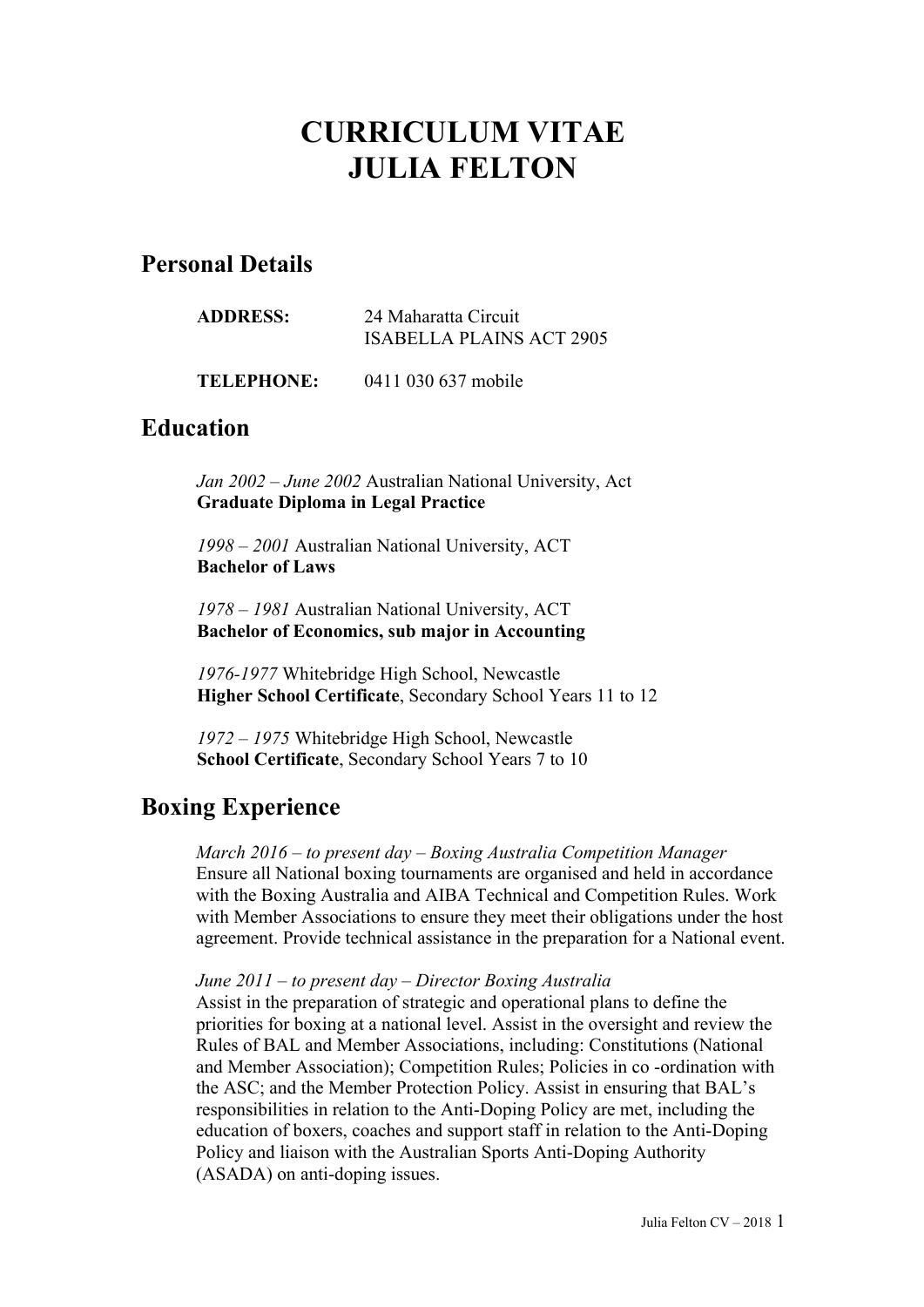*June 2011 – present day – Chair of Australian Women's Commission –* responsible for the development and promotion of Women's boxing in Australia

*January 2011 - present day – Chair Oceania Women's Commission –* responsible for the development and promotion of Women's boxing in the Oceania region.

*December 2010 – present day – Member AIBA Women's Commission –* responsible for the development and promotion of Women's boxing worldwide. Provide AIBA with recommendations on actions that will promote Women's boxing.

#### *May 2004 to 31 May 2011 – Secretary Boxing ACT*

Oversee the day to operation of the ACT association. Duties include receiving and responding to correspondence; answering queries; develop Policies and Guidelines in consultation with the Board; fulfil all legal obligations; ensure that all tournaments are run in accordance with BAI and AIBA rules.

#### *Feb 2003 to May 2004 – Assistant Secretary*

Assist the Secretary in preparing Minutes of Board Meetings, organising Meetings, responding to correspondence and developing Policies.

*2003 to present day – Qualified as a local level Judge.* Due to other responsibilities during tournaments I have not performed Judging duties very often in last few years.

#### *2004 – 2011 – Tournament Manager*

In addition to my role as Secretary I have performed the role of Tournament organiser and Manager. I am responsible for arranging the venue, doctors, weigh-in, medicals, ring set up, room set up, volunteers and program. During the tournament I oversee the conduct of the event and address any issues.

*2012 – Competition Manager Oceania Championships*

*2011 – Competition Manager Arafura Games and Masters Games* 

- *2010 – Assistant Competition Manager Oceania Championships*
- *2009 – Assistant Competition Manager Australian Championships*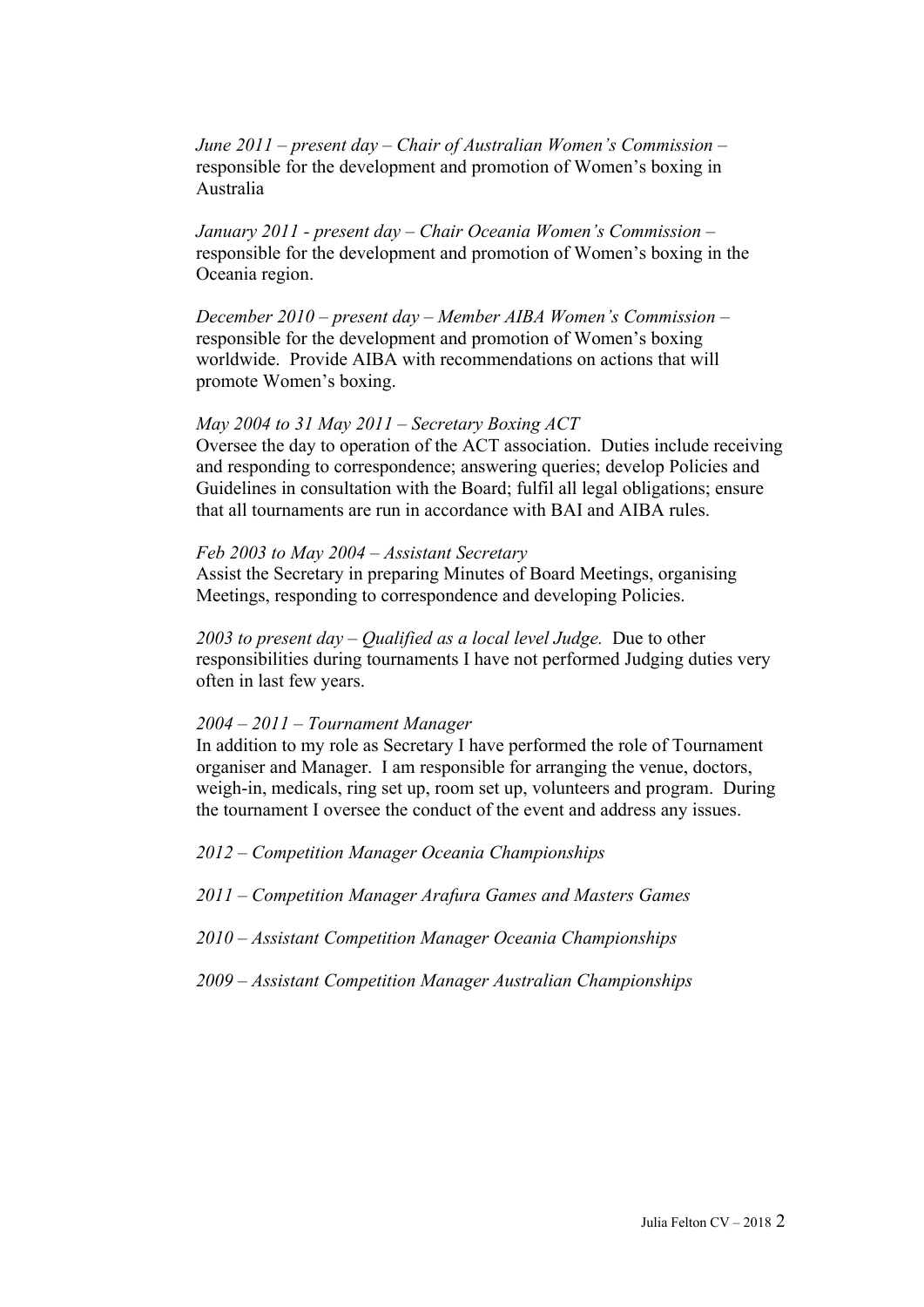## **Professional Experience**

### *1 November 2017 to present day*– **The Department of the Prime Minister and Cabinet, Programme Office, Establish and Manage Branch, Grant Delivery and Acquittals Section,**

*Executive Level 1 - Adviser –*

Administer the Contracts and grants for the Family Violence Prevention Legal Services programme, Indigenous Safety Programme and Stronger Futures Child Protection programmes. Prepare briefs for senior management including the Prime Minister's, Minister's and Parliamentary Secretary's offices. Approve acquittals of funding. Ensure all funded providers are meeting Performance requirements. Oversee all issues relating to the collection of data. Supervise staff.

### *7 November 2013 to 1 November 2017* – **The Department of the Prime Minister and Cabinet**, **Community Safety and Policy Division**, **Community Safety Branch, Community Safety Programme Management Section,**

#### *Executive Level 1 - Adviser –*

Administer the Contracts and grants for the Family Violence Prevention Legal Services programme, Indigenous Safety Programme and Stronger Futures Child Protection programmes. Prepare briefs for senior management including the Prime Minister's, Minister's and Parliamentary Secretary's offices. Approve acquittals of funding. Ensure all funded providers are meeting Performance requirements. Oversee all issues relating to the collection of data. Supervise staff.

#### *15 April 2013 to 7 November 2013 –* **Attorney-General's Department, Social Inclusion Division, Indigenous Justice and Community Safety Branch, Service Delivery Section,**

*Assistant Director -* Supervising staff, analysis of financial reports and data reports, quality assurance checks of advice, briefs and financial analyses, provision of advice on policy matters relating to the IJP, CNP and FVPLS programs, preparation briefs and advice.

#### *24 August 2012 to 15 April 2013 –* **Attorney-General's Department, Social Inclusion Division, Indigenous Justice and Community Safety Branch, Family Violence Prevention Legal Services Section,**

*Assistant Director -* Supervising staff, analysis of financial reports and data reports, quality assurance checks of advice, briefs and financial analyses, provision of advice on policy matters relating to the FVPLS program, preparation briefs and advice.

#### *August 2011 to 24 August 2012–* **Attorney-General's Department, Social Inclusion Division, Indigenous and Community Legal Services Branch, Indigenous Legal Services Section,**

#### *Acting Program Management Coordinator –*

Supervise staff, analysis of financial reports and data reports, quality assurance checks of advice, briefs and financial analyses, provision of advice on policy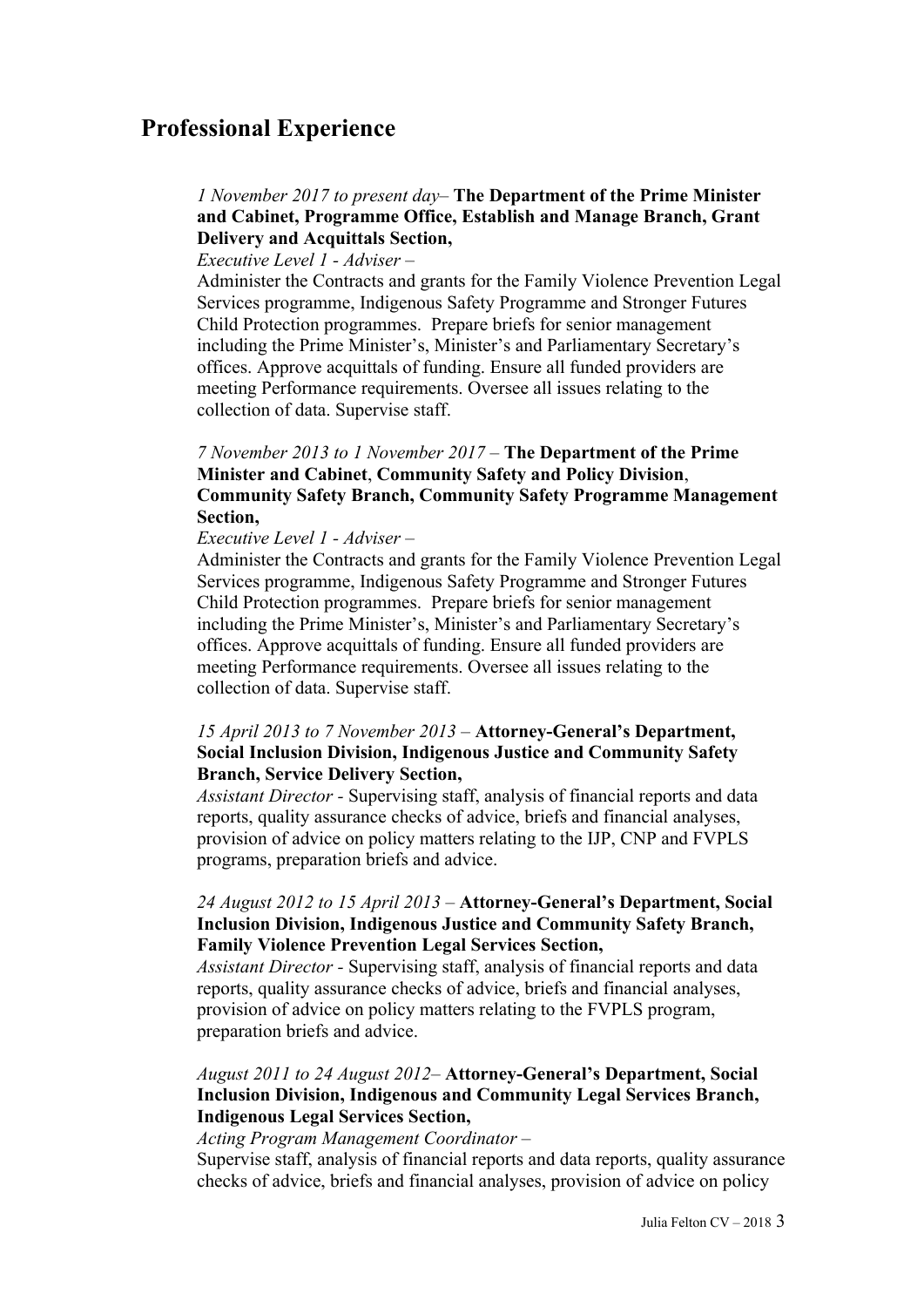matters relating to the FVPLS and LAPR programs, preparation briefs and advice.

#### *2 May 2011 to August 2011* – **Attorney-General's Department**, **Social Inclusion Division, Indigenous and Community Legal Services Branch, Indigenous Legal Aid Section,**

*Acting Assistant Director, Renegotiation Team –*

Supervising staff, assisting in the development and implementation of the new funding arrangements, assisting in the development and implementation of Policy, administering the Contracts and grants for the Indigenous Legal Aid service providers in South Australia and Western Australia, preparing briefs for the Assistant Secretary and Attorney-General regarding Ministerials, Performance Meetings, and funding issues.

#### *4 November 2009 to 2 May 2011* – **Attorney-General's Department**, **Social Inclusion Division, Indigenous and Community Legal Services Branch, Indigenous Legal Aid Section,**

#### *Legal Officer/Contract Manager –*

Administering the Contracts and grants for the Indigenous Legal Aid service providers in Victoria, South Australia and Western Australia, preparing briefs for the Assistant Secretary and Attorney-General regarding Ministerials, Performance Meetings, and funding issues.

#### *13 October 2008 to 4 November 2009 –* **Attorney-General's Department, Social Inclusion Division, Indigenous Family Violence Prevention Legal Services Section,**

*Acting Assistant Director – Finance –* overseeing expenditure from Administered funds, preparing Section Budget reports, supervising Program Officers, performing quality assurance on all quarterly analysis and feedback, preparing and presenting training on Program funding and assisting the Director with briefs to the Branch and Division Head.

#### *July 2005 to October 2008* – **Attorney-General's Department**, **Indigenous Justice and Legal Assistance Division, Indigenous Law and Justice Branch, Legal Aid Section,**

*Legal Officer* /*Quality Assurance Officer/Data Collection Manager*– administering grant funds to Test Cases, preparing briefs for Assistant Secretary and Attorney regarding funding of Test Cases, working with Consultant on developing and implementing a data base for the monitoring of performance of Indigenous legal aid service providers and reviewing assessments and analysis of Contract Managers to ensure accurate and of high quality.

#### *February 2005 to July 2005* **Professional Careers Australia**

On Contract as *Grant Acquittals Clerk* at Attorney-General's Department, Indigenous Law and Justice Branch – performed acquittals of annual grants to Indigenous organisations, assisted in approving grant submission for 2005-06, liaising with Organisations, Indigenous Coordination Centres and staff in each of the States.